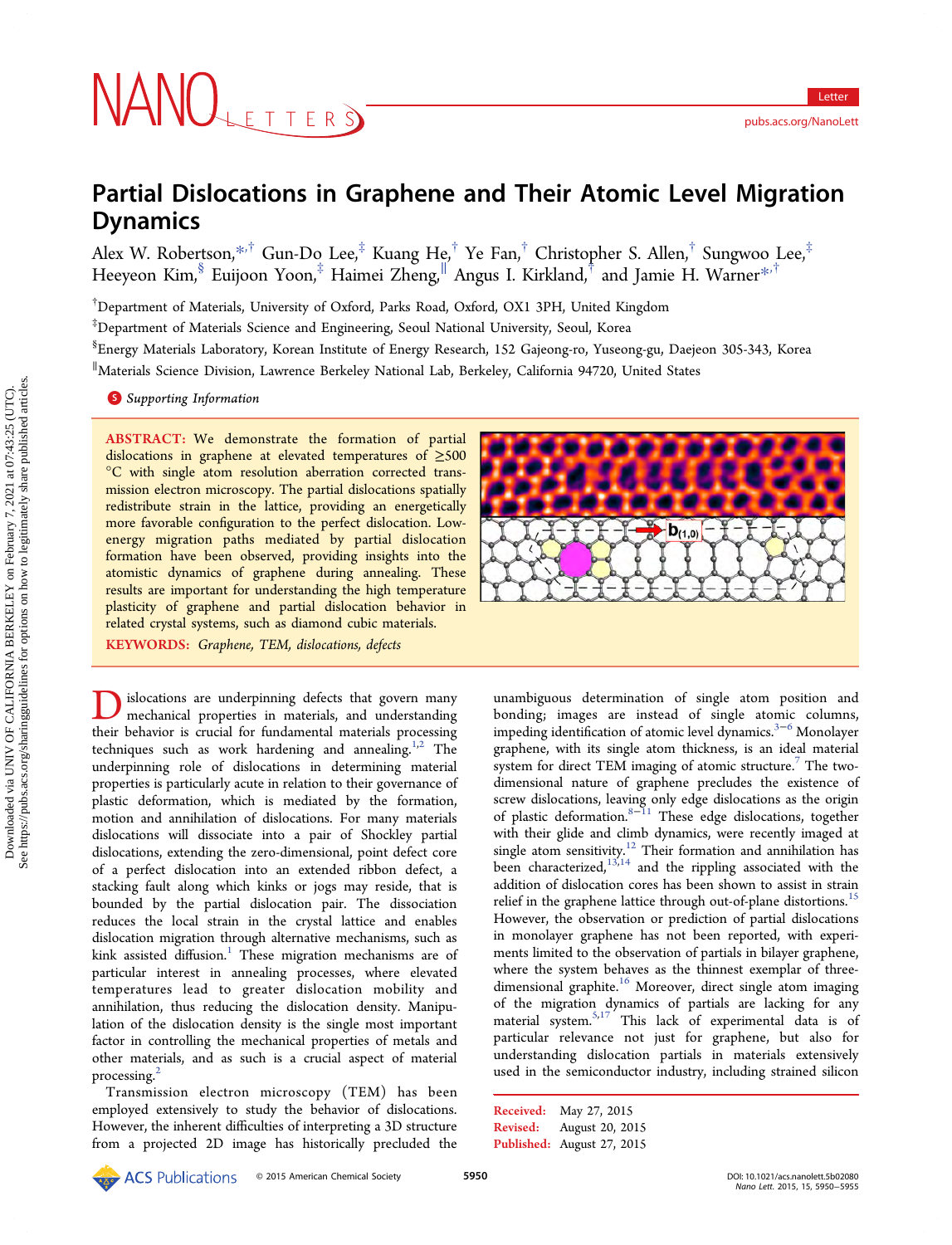

Figure 1. (a) AC-TEM of a partial dislocation pair in graphene formed at 700  $^{\circ}$ C. Bright spots directly correspond to atomic positions. Image processing details are given in [Figure S2](http://pubs.acs.org/doi/suppl/10.1021/acs.nanolett.5b02080/suppl_file/nl5b02080_si_003.pdf). Scale bar is 0.5 nm. (b) Atomic model of part a with unit cell vectors  $a_1$  and  $a_2$ , Burger's vector  $b_{(1,0)}$ , Burger's circuit and dislocation axes are marked. The insets discriminate between reconstructed (855) and nonreconstructed (bridged) bonding. (c) Atomic model of the equivalent  $\mathbf{b}_{(1,0)}$  perfect dislocation. (d) Graphic illustrating the perfect dislocation with Burger's vector  $\mathbf{b}_{(1,0)}$ . (e) Graphic of a  **partial dislocation pair described by Burger's vectors**  $**b**<sub>p1</sub>$  **and**  $**b**<sub>p2</sub>$ **, separated by a stacking fault, S. (f) Atomic models illustrating the in-plane** stacking fault generated by the 855 line defect. The perfect lattice exhibits AB stacking, however the inclusion of a bisecting 855 line defect leads to AA stacking. The experimentally measured lattice contraction along the direction  $2a_2-a_1$  is also shown.

and germanium, in which they affect electronic performance by acting as sites of charge scattering and trapping.<sup>[18](#page-4-0)</sup> Such data are also of interest from a fundamental metallurgical perspective, where it may lead to a better understanding of the atomistic mechanisms relevant to annealing processes.

In this work, we use low-voltage aberration corrected transmission electron microscopy (AC-TEM) with an in situ temperature controlled sample holder to reveal the atomic structure and dynamics of partial dislocations in graphene. Their formation was found to be temperature dependent, with partial dislocations forming at 500 °C and above. Climb and glide mechanisms of the partials have been captured, demonstrating unique behavior to that found for perfect dislocations.

Extended line defects were frequently observed in the graphene lattice when heated to temperatures of 500 °C and above (Figure 1a), with their formation typically occurring at defect seeds before detaching, leaving an isolated partial dislocation pair ([Figure S1](http://pubs.acs.org/doi/suppl/10.1021/acs.nanolett.5b02080/suppl_file/nl5b02080_si_003.pdf), [Movie S1](http://pubs.acs.org/doi/suppl/10.1021/acs.nanolett.5b02080/suppl_file/nl5b02080_si_001.avi)). The body of these line defects act as in-plane stacking faults, while the terminations at each end of the line are Shockley partial dislocation cores [\(Figures S3 and S4\)](http://pubs.acs.org/doi/suppl/10.1021/acs.nanolett.5b02080/suppl_file/nl5b02080_si_003.pdf). The partial dislocation pair in Figure 1a has a Burger's vector of  $\mathbf{b}_{(1,0)}$  (Figure 1b), with the index  $(1,0)$  indicating the direction relative to the graphene unit cell base vectors  $(a_1, a_2)$ . The connected partial pair are the equivalent to a single perfect dislocation, with the equivalent  $\mathbf{b}_{(1,0)}$  perfect dislocation shown for comparison in Figure 1c. An alternative partial dislocation structure with similar characteristics to that in Figure 1a was also observed [\(Figures S5](http://pubs.acs.org/doi/suppl/10.1021/acs.nanolett.5b02080/suppl_file/nl5b02080_si_003.pdf)−S8).

Parts d and e of Figure 1 summarize the key structural differences between a perfect dislocation and a partial dislocation pair. The perfect dislocation is a point defect, whereas the equivalent pair of Shockley partials are separated by an extended one-dimensional line defect; a twinning boundary that can alternatively be interpreted as in-plane stacking fault that alters the lattice from AB to AA stacking (Figure 1f and [Figure S9](http://pubs.acs.org/doi/suppl/10.1021/acs.nanolett.5b02080/suppl_file/nl5b02080_si_003.pdf)). This line defect has an 855-ring bonding arrangement,  $19,20$  $19,20$  $19,20$  but was also observed in the

nonreconstructed bridging configuration (Figure 1b inserts), described in more detail elsewhere. $21$  Discriminating between the two configurations was possible from bond length measurements [\(Figure S10](http://pubs.acs.org/doi/suppl/10.1021/acs.nanolett.5b02080/suppl_file/nl5b02080_si_003.pdf)), which show a  $(49 \pm 5)$  pm difference in the intercarbon distance for the two structures. The stacking fault causes a lattice contraction of ∼17% across the defect, as measured directly from AC-TEM images [\(Figure](http://pubs.acs.org/doi/suppl/10.1021/acs.nanolett.5b02080/suppl_file/nl5b02080_si_003.pdf) [S11\)](http://pubs.acs.org/doi/suppl/10.1021/acs.nanolett.5b02080/suppl_file/nl5b02080_si_003.pdf). This measurement confirms that the Frank's energy  $criterion<sup>1</sup>$  $criterion<sup>1</sup>$  $criterion<sup>1</sup>$  for dislocation dissociation is satisfied for the observed partials, the calculations for which are shown in the [Supporting Information](#page-4-0).

The favorability for partial dislocation formation, as established by Burger's vector analysis and adherence to Frank's criterion, is further supported by strain analysis of the defect. Geometric phase analysis  $(GPA)^{22}$  $(GPA)^{22}$  $(GPA)^{22}$  from images of partial and perfect dislocations ([Figures 2a](#page-2-0)−f) provides lattice phase maps and components of the symmetric strain tensor [\(Figures S13](http://pubs.acs.org/doi/suppl/10.1021/acs.nanolett.5b02080/suppl_file/nl5b02080_si_003.pdf)−S16). In general, partials form to reduce the strain energy, redistributing the strain from a single, high strain point defect along a line. This can be seen from the  $\varepsilon_{xx}$  strain components, which show a lower lattice strain for the partial dislocation core [\(Figure 2g](#page-2-0)). Selecting the  $\varepsilon_{xx}$  component ensures that there is a negligible strain contribution to the component from the stacking fault as analysis of the other strain components, such as  $\varepsilon_{yy}$  ([Figure 2](#page-2-0)c), demonstrates that the stacking fault itself generates significant strain ([Figure 2h](#page-2-0)). The energetic favorability for partial dislocation formation is broadly a competition between the energy gain arising from dissociation of a perfect dislocation into partials, such as from strain reduction and bonding reconstructions, and the energy cost of generating the linking stacking fault, the stacking fault energy  $(SFE)^{1}$  $(SFE)^{1}$  $(SFE)^{1}$ . This latter energy cost acts to limit the stacking fault length, and hence the partial dislocation separation. Our data show a steady reduction in the observed separation length to a maximum of ∼8 nm ([Figure 2](#page-2-0)i), although greater separations can be achieved through the formation of 60° lattice switches in the stacking fault line [\(Figure S17](http://pubs.acs.org/doi/suppl/10.1021/acs.nanolett.5b02080/suppl_file/nl5b02080_si_003.pdf)). The relative magnitude of the SFE also provides an explanation for the temperature dependence of partial dislocation formation; if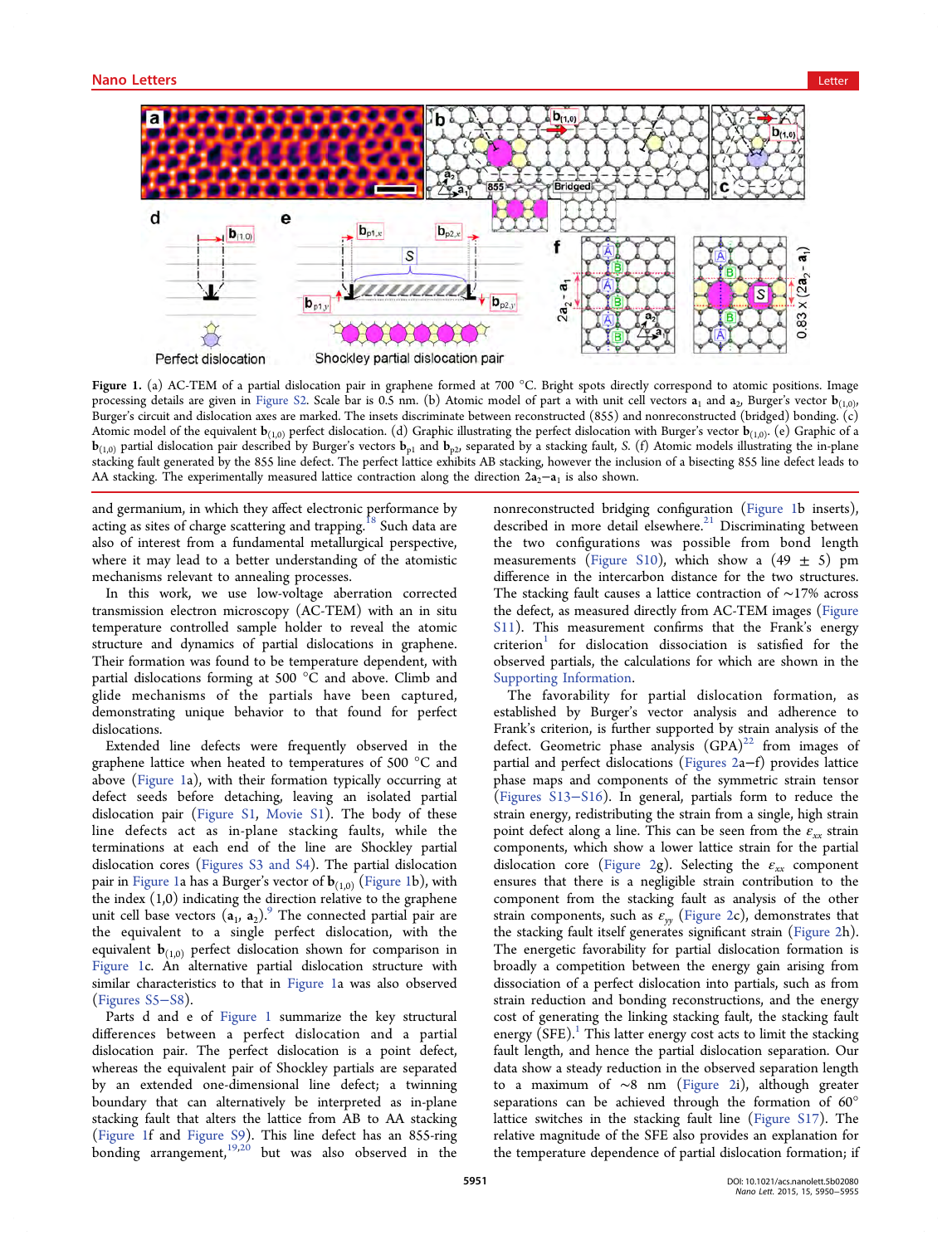<span id="page-2-0"></span>

Figure 2. (a) AC-TEM image (700 °C) and (b, c) GPA calculated  $\varepsilon_{xx}$  and  $\varepsilon_{yy}$  strain maps of a partial dislocation pair. (d) AC-TEM image (room temperature) and (e, f) GPA calculated  $\varepsilon_{xx}$  and  $\varepsilon_{yy}$  strain maps of a perfect dislocation. Scale bars are 0.5 nm. Strain color scale is +0.5 (white/yellow) to -0.5 (white/blue). Radial intensity profiles of (g) the  $\varepsilon_{xx}$  strain component and (h) the  $\varepsilon_{yy}$  strain component for the perfect and partial dislocation. (i) Distribution of partial dislocation separations (stacking fault lengths). (j) Schematic of suspended graphene at room temperature (top) and high temperature (bottom), with thermal expansion of the supporting  $Si<sub>3</sub>N<sub>4</sub>$  putting the graphene in tension. (k) DFT calculated energies for perfect and partial dislocation structures for different levels of lattice contraction. (l) Profile view of DFT geometry optimized perfect and partial dislocation structures.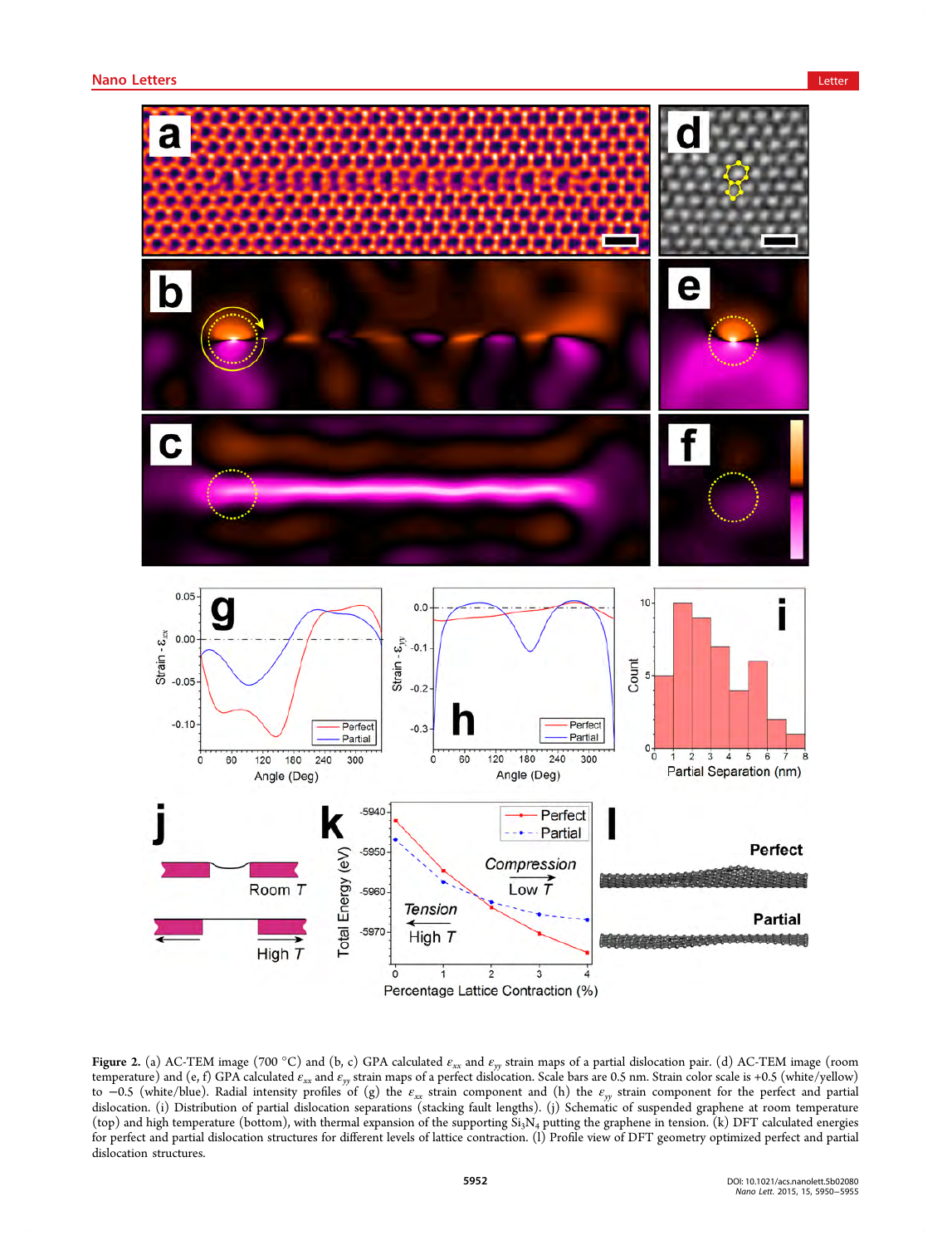<span id="page-3-0"></span>

bond rotations for one kink assisted lattice migration

Figure 3. (a−c) AC-TEM sequence of kink assisted glide of a partial dislocation (700 °C). Scale bar 0.5 nm. Time stamps are (a)  $t = 0$  s, (b) 16 s, and (c) 57 s. (d−f) Atomic models of parts a−c. (g−j) Atomic models indicating intermediate structures and bond rotations to transition from parts d to e. Illustrations of dislocation glide in (k) a perfect dislocation and (l) a partial dislocation.

the SFE were to have an inverse temperature dependence<sup>[23](#page-4-0)</sup> partial dislocation formation would only be favored at higher temperatures, when the SFE cost is sufficiently low to be offset by the energy saving due to dissociation.

To explain this inverse temperature dependence it is necessary to consider two factors: (i) the planar nature of graphene allows the formation of out-of-plane distortions to release strain, as has been observed for perfect dislocations in graphene; $15$  (ii) the thermal expansion coefficient of graphene is several orders of magnitude smaller than that of the supporting  $Si_3N_4$  thin-film (10<sup>-6</sup> K<sup>-1</sup> for silicon nitride thin films<sup>[24](#page-5-0)</sup> vs 10<sup>-8</sup> K<sup>-1</sup> at 700 °C for graphene<sup>25</sup>), thus graphene suspended across the membrane holes experiences increasing biaxial tension with rising temperature [\(Figure 2j](#page-2-0)) due to the biaxial expansion of the  $Si<sub>3</sub>N<sub>4</sub>$  support. This has been clearly demonstrated with SEM and AFM measurements by Bao et al.<sup>[26](#page-5-0)</sup> Overall, the combination of these two factors suggests that rises in temperature would increase the formation energy of perfect dislocations, due to the stiffening of the graphene sheet inhibiting the out-of-plane distortions required to reduce the strain energy. DFT calculations performed for various levels of lattice contraction, to imitate the stiffening effect at increased temperature, show that the partial dislocation stacking fault structure incurs less of an energy penalty under stiffer conditions [\(Figure 2](#page-2-0)k), due to the stacking fault requiring less out-of-plane distortions to be stable. This is evident from the DFT geometry optimized models, which show more pronounced warping for perfect dislocations ([Figure 2](#page-2-0)l and [Figure S18](http://pubs.acs.org/doi/suppl/10.1021/acs.nanolett.5b02080/suppl_file/nl5b02080_si_003.pdf)). To summarize, the SFE reduces with increased temperature due to the stacking fault structure of the partial dislocation pair being preferable under high biaxial strain conditions than the perfect dislocation, conditions which arise from the thermal expansion mismatch between graphene and the supporting substrate. Consequently the reduction in SFE with increasing temperature makes the formation of partials more favorable at high temperatures.

The dislocation partials were observed to migrate by both glide and climb transformations. Partial dislocation glide was mediated through the zipper-like movement of kinks along the

855 stacking fault between partials, shifting the partial to an adjacent lattice line (Figure 3a–f, [Figures S19](http://pubs.acs.org/doi/suppl/10.1021/acs.nanolett.5b02080/suppl_file/nl5b02080_si_003.pdf)–S24).<sup>[1,](#page-4-0)[27](#page-5-0)</sup> We propose that kink migration occurs via a repeating sequence of two Stone−Wales (SW) bond rotations, with each pair of rotations leading to the shift of a single 855 unit to an adjacent lattice line (Figure 3g−i). This is supported by tight-binding molecular dynamics (TBMD) ([Movie S2](http://pubs.acs.org/doi/suppl/10.1021/acs.nanolett.5b02080/suppl_file/nl5b02080_si_002.avi)) and by DFT, which finds modest energy barriers for the first and second SW rotation of 5.5 and 4.6 eV, respectively ([Figure S20\)](http://pubs.acs.org/doi/suppl/10.1021/acs.nanolett.5b02080/suppl_file/nl5b02080_si_003.pdf). The kink assisted migration process conserves atoms, and thus a dislocation glide, however the glide direction is orthogonal to that for perfect dislocation glide (Figure 3, parts k and l).

Partial dislocation climb occurs by the removal (or addition) of atoms (Figure 4a−d). Sputtering of carbon from the fivemembered rings requires  $9$  to 12 eV,<sup>[28](#page-5-0)</sup> significantly less than



Figure 4. (a−d) AC-TEM sequence of partial dislocation climb through sequential atom removal (700 °C). Time stamps are (a)  $t = 0$ s, (b) 96 s, (c) 113 s, and (d) 141 s. Scale bar is 0.5 nm. Diagrams illustrating dislocation climb through atom loss in (e) a perfect dislocation and (f) a partial dislocation. Climb directions are reversed for atom addition.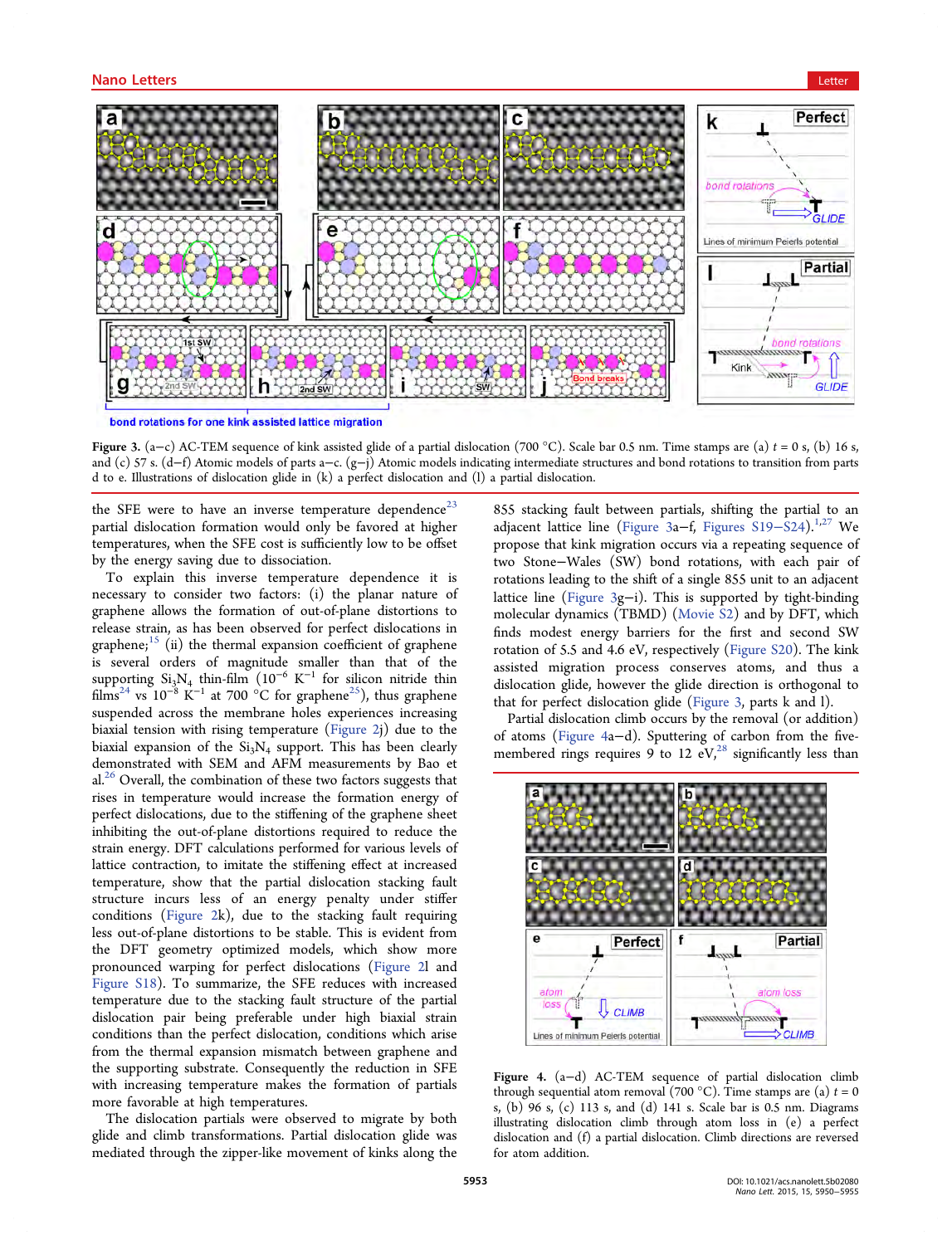<span id="page-4-0"></span>the maximum energy (∼16 eV) that can be transferred by an 80 kV electron beam. The removal of atoms separates the partial dislocation cores [\(Figures S25 and S26](http://pubs.acs.org/doi/suppl/10.1021/acs.nanolett.5b02080/suppl_file/nl5b02080_si_003.pdf)).<sup>20</sup> Climb for perfect dislocations similarly results in an increased separation of the dislocation from its partner ([Figure 4](#page-3-0)e). Quenching of a perfect dislocation can be achieved through successive atom addition climbs until it meets and annihilates with its partner. This occurs when materials are annealed; elevated temperatures increase the climb rate through self-interstitials migrating and coalescing with dislocations, thereby accelerating dislocation removal.<sup>1</sup> However, when annealed a partial pair will instead move toward each other to form a perfect dislocation, rather than moving toward the partner dislocation ([Figure 4f](#page-3-0)). In this way dislocation annihilation is inhibited. Our observations suggest that annealing graphene will result in the dissociation of dislocations into partials, which may then primarily use the lower energy kink migration process ([Figure 3](#page-3-0)l) to annihilate.

The formation of partial dislocations in graphene at temperatures of 500  $^{\circ}\bar{C}$  or more will have implications for the development of suitable annealing processes, as our observations show that distinct dislocation diffusion mechanisms become dominant in the high temperature regime. Away from graphene, interestingly our dislocation studies show similarities with the theoretically modeled structures of 30° partials in silicon, $29$  and we have also found limited evidence for the formation of the 90° reconstructed partial analogue in graphene [\(Figure S27\)](http://pubs.acs.org/doi/suppl/10.1021/acs.nanolett.5b02080/suppl_file/nl5b02080_si_003.pdf).<sup>[30](#page-5-0)</sup> Similar partial dislocation type mechanisms are expected to occur in other two-dimensional materials as well, $31$  and so it will be of particular interest to investigate if the migration mechanisms identified here are applicable to these other 2D and 3D materials.

### ■ ASSOCIATED CONTENT

#### **6** Supporting Information

. Supporting Information is available free of charge via the Internet at The Supporting Information is available free of charge on the [ACS Publications website](http://pubs.acs.org) at DOI: [10.1021/](http://pubs.acs.org/doi/abs/10.1021/acs.nanolett.5b02080) [acs.nanolett.5b02080.](http://pubs.acs.org/doi/abs/10.1021/acs.nanolett.5b02080)

Formation of the 855 line defect [\(AVI\)](http://pubs.acs.org/doi/suppl/10.1021/acs.nanolett.5b02080/suppl_file/nl5b02080_si_001.avi)

Motion of kink through two SW type bond rotations in graphene [\(AVI\)](http://pubs.acs.org/doi/suppl/10.1021/acs.nanolett.5b02080/suppl_file/nl5b02080_si_002.avi)

CVD graphene growth and transfer details, TEM imaging and processing details, computation modeling details, and extra TEM images of dislocations ([PDF](http://pubs.acs.org/doi/suppl/10.1021/acs.nanolett.5b02080/suppl_file/nl5b02080_si_003.pdf))

## ■ AUTHOR INFORMATION

# Corresponding Authors

\*(A.W.R.) E-mail: [alex.robertson2@materials.ox.ac.uk](mailto:alex.robertson2@materials.ox.ac.uk). \*(J.H.W.) E-mail: [jamie.warner@materials.ox.ac.uk](mailto:jamie.warner@materials.ox.ac.uk).

#### Notes

The authors declare no competing financial interest.

## ■ ACKNOWLEDGMENTS

J.H.W. expresses thanks for the support from the Royal Society and Balliol College, Oxford. A.W.R. has been supported by EPSRC (Platform Grants EP/F048009/1 and EP/K032518/1). Financial support from EPSRC (Grants EP/H001972/1 and EP/F028784/1) is acknowledged. G.-D.L. and E.Y. acknowledge support from the Supercomputing Center/Korea Institute of Science and Technology Information with supercomputing resources (KSC-2014-C3-009), from the BK21 plus program, and from the National Research Foundation of Korea (NRF)

grant funded by the Korea government (RIAM No. 2010- 0012670).

### ■ REFERENCES

(1) Hull, D.; Bacon, D. J. Introduction to Dislocations, 4th ed.; Butterworth-Heinemann: Oxford, U.K., 2001.

(2) Humphreys, J.; Hatherly, M. Recrystallization and Related Annealing Phenomena; 2nd ed.; Elsevier: Oxford, U.K., 2004.

(3) Chisholm, M. F.; Kumar, S.; Hazzledine, P. Dislocations in Complex Materials. Science 2005, 307, 701−703.

(4) Shibata, N.; Chisholm, M. F.; Nakamura, A.; Pennycook, S. J.; Yamamoto, T.; Ikuhara, Y. Nonstoichiometric Dislocation Cores in Alpha-Alumina. Science 2007, 316, 82−85.

(5) Kolar, H.; Spence, J.; Alexander, H. Observation of Moving Dislocation Kinks and Unpinning. Phys. Rev. Lett. 1996, 77, 4031− 4034.

(6) Wang, Y.; Cheng, X. Deformation Twinning in Nanocrystalline Aluminum. Science 2003, 300, 1275−1277.

(7) Meyer, J. C.; Kisielowski, C.; Erni, R.; Rossell, M. D.; Crommie, M. F.; Zettl, A. Direct Imaging of Lattice Atoms and Topological Defects in Graphene Membranes. Nano Lett. 2008, 8, 3582−6.

(8) Carpio, A.; Bonilla, L. Edge Dislocations in Crystal Structures Considered as Traveling Waves in Discrete Models. Phys. Rev. Lett. 2003, 90, 135502.

(9) Yazyev, O. V.; Louie, S. G. Topological Defects in Graphene: Dislocations and Grain Boundaries. Phys. Rev. B: Condens. Matter Mater. Phys. 2010, 81, 195420.

(10) Ding, F.; Jiao, K.; Wu, M.; Yakobson, B. I. Pseudoclimb and Dislocation Dynamics in Superplastic Nanotubes. Phys. Rev. Lett. 2007, 98, 075503.

(11) Lee, G.-D.; Yoon, E.; Hwang, N.-M.; Wang, C.-Z.; Ho, K.-M. Formation and Development of Dislocation in Graphene. Appl. Phys. Lett. 2013, 102, 021603.

(12) Warner, J. H.; Margine, E. R.; Mukai, M.; Robertson, A. W.; Giustino, F.; Kirkland, A. I. Dislocation-Driven Deformations in Graphene. Science 2012, 337, 209−12.

(13) Lee, G.-D.; Yoon, E.; He, K.; Robertson, A. W.; Warner, J. H. Detailed Formation Processes of Stable Dislocations in Graphene. Nanoscale 2014, 6, 14836−14844.

(14) Lehtinen, O.; Kurasch, S.; Krasheninnikov, A. V.; Kaiser, U. Atomic Scale Study of the Life Cycle of a Dislocation in Graphene from Birth to Annihilation. Nat. Commun. 2013, 4, 2098.

(15) Warner, J. H.; Fan, Y.; Robertson, A. W.; He, K.; Yoon, E.; Lee, G. Do Rippling Graphene at the Nanoscale through Dislocation Addition. Nano Lett. 2013, 13, 4937−44.

(16) Butz, B.; Dolle, C.; Niekiel, F.; Weber, K.; Waldmann, D.; Weber, H. B.; Meyer, B.; Spiecker, E. Dislocations in Bilayer Graphene. Nature 2013, 505, 533−537.

(17) Ray, I.; Cockayne, D. The Dissociation of Dislocations in Silicon. Proc. R. Soc. London, Ser. A 1971, 325, 543−554.

(18) Hirashita, N.; Sugiyama, N.; Toyoda, E.; Takagi, S. I. Relaxation Processes in Strained Si Layers on Silicon-Germanium- on-Insulator Substrates. Appl. Phys. Lett. 2005, 86, 221923.

(19) Lahiri, J.; Lin, Y.; Bozkurt, P.; Oleynik, I. I.; Batzill, M. An Extended Defect in Graphene as a Metallic Wire. Nat. Nanotechnol. 2010, 5, 326−9.

(20) Chen, J.-H.; Autès, G.; Alem, N.; Gargiulo, F.; Gautam, A.; Linck, M.; Kisielowski, C.; Yazyev, O. V.; Louie, S. G.; Zettl, A. Controlled Growth of a Line Defect in Graphene and Implications for Gate-Tunable Valley Filtering. Phys. Rev. B: Condens. Matter Mater. Phys. 2014, 89, 121407.

(21) Robertson, A. W.; Lee, G.-D.; He, K.; Yoon, E.; Kirkland, A. I.; Warner, J. H. The Role of the Bridging Atom in Stabilizing Odd Numbered Graphene Vacancies. Nano Lett. 2014, 14, 3972−80.

(22) Hÿtch, M. J.; Putaux, J.-L.; Pénisson, J.-M. Measurement of the Displacement Field of Dislocations to 0.03 A by Electron Microscopy. Nature 2003, 423, 270−3.

(23) Shang, S. L.; Wang, W. Y.; Wang, Y.; Du, Y.; Zhang, J. X.; Patel, a D.; Liu, Z. K. Temperature-Dependent Ideal Strength and Stacking